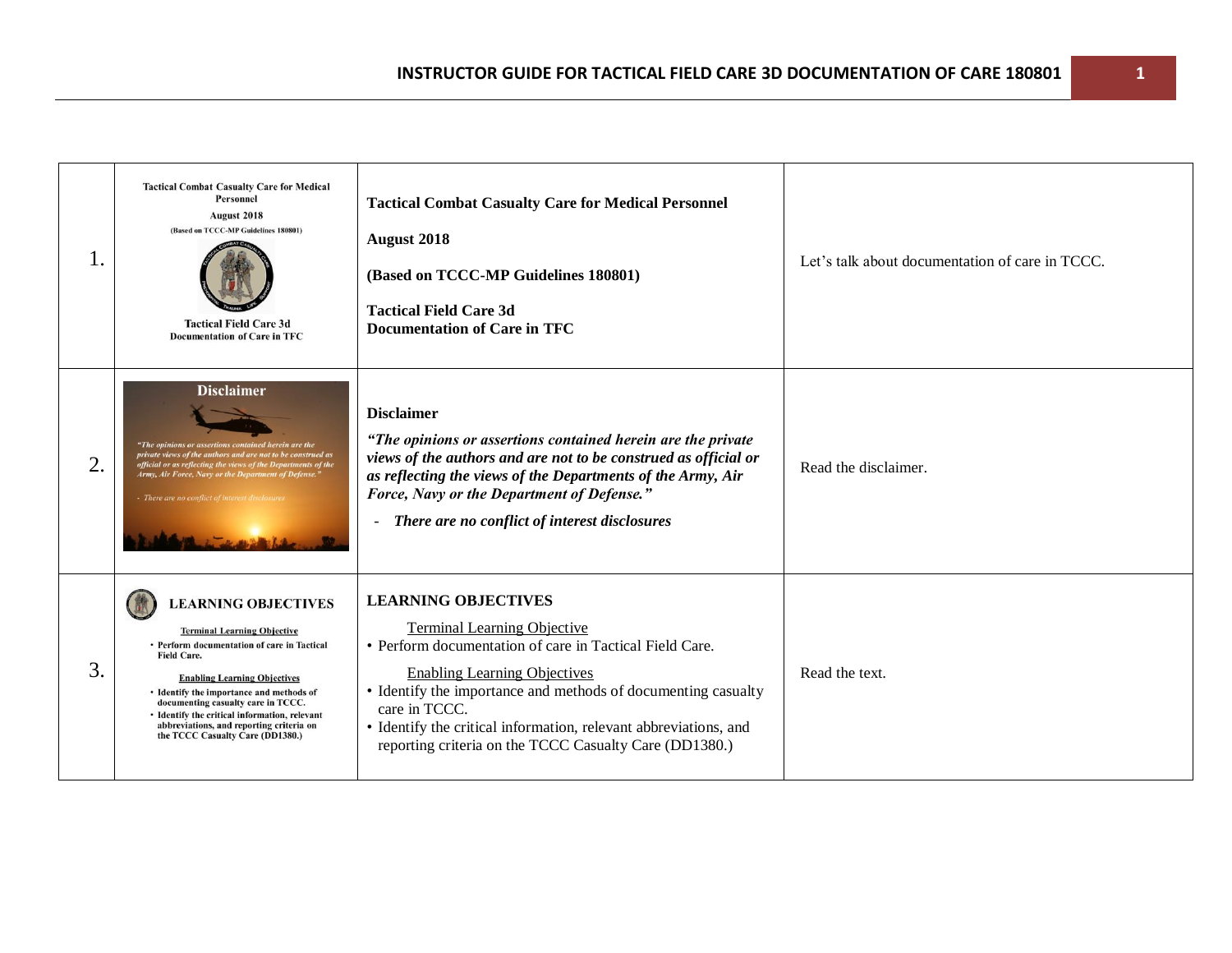| 4. | <b>LEARNING OBJECTIVES</b><br><b>Enabling Learning Objectives</b><br>• Identify the importance and information<br>considerations of a TCCC casualty After<br><b>Action Review submission.</b>                                                                                                             | <b>LEARNING OBJECTIVES</b><br><b>Enabling Learning Objectives</b><br>• Identify the importance and information considerations of a<br>TCCC casualty After Action Review submission.                                                                                                                             | Read the text.                                                                                                                                                             |
|----|-----------------------------------------------------------------------------------------------------------------------------------------------------------------------------------------------------------------------------------------------------------------------------------------------------------|-----------------------------------------------------------------------------------------------------------------------------------------------------------------------------------------------------------------------------------------------------------------------------------------------------------------|----------------------------------------------------------------------------------------------------------------------------------------------------------------------------|
| 5. | <b>Tactical Field Care Guidelines</b><br>18. Documentation of Care<br>a. Document clinical assessments, treatments<br>rendered, and changes in the casualty's status on a<br>TCCC Casualty Card (DD Form 1380). Forward<br>this information with the casualty to the next level<br>of care.               | <b>Tactical Field Care Guidelines</b><br>18. Documentation of Care:<br>a. Document clinical assessments, treatments rendered, and<br>changes in the casualty's status on a TCCC Casualty Card<br>(DD Form 1380). Forward this information with the casualty<br>to the next level of care.                       | Read the guideline.                                                                                                                                                        |
| 6. | <b>TCCC Card</b><br>• Designed by combat medics<br>• Used in combat since 2002<br>• Replaced old DD Form 1380<br>• Only essential information<br>• Can be used by the receiving hospital to<br>document injuries sustained and field<br>treatments rendered<br>• Heavy-duty waterproof or laminated paper | <b>TCCC Casualty Card</b><br>• Designed by combat medics<br>• Used in combat since 2002<br>• Replaced old DD Form 1380<br>• Only essential information<br>• Can be used by the receiving hospital to document injuries<br>sustained and field treatments rendered<br>• Heavy-duty waterproof or laminated paper | Medical documentation may be difficult to accomplish in<br>tactical settings.<br>It is so important to the casualty's subsequent care that every<br>effort should be made. |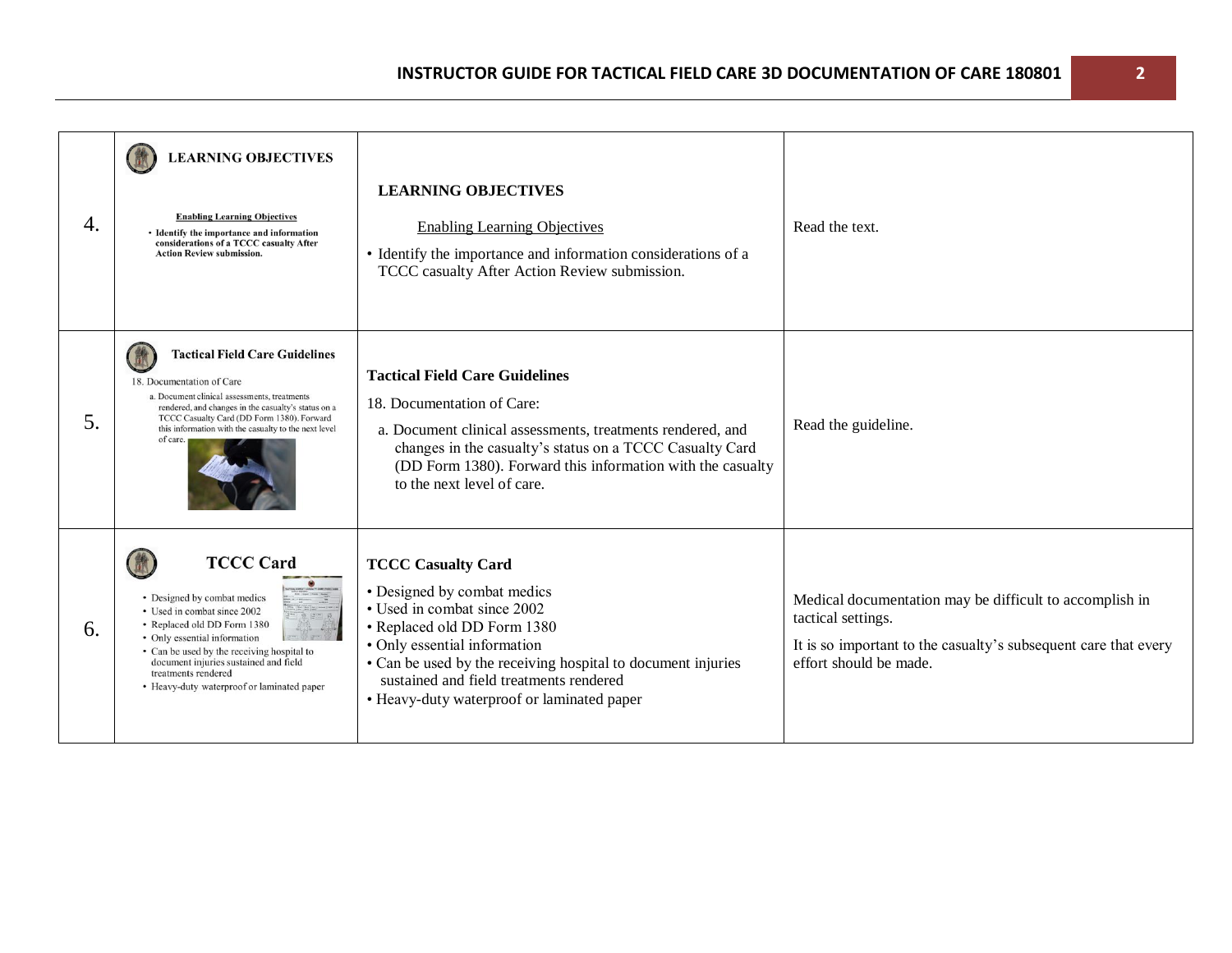| 7. | Kotwal et al - 2011<br><b>ONLINE FIRST</b><br>Eliminating Preventable Death on the Battlefield<br>Russ S. Ketwal, MD, MPH; Harold R. Montgomery, NREMT; Bari M. Ketwal, MS; Howard R. Champion, FRCS; Frank R. Dichter, H. Robert L. Nabry, MD; Jeffrey S. Cata, MD; Lower H. Blackbourne, MD; Kult, Rail & Robert L. Robert L.<br>• Landmark paper from the wars in Afghanistan and Iraq<br>• In order to know if we are doing the right thing, we must<br>first know what we did.<br>• This paper was made possible by the Ranger TCCC<br>Card. | Kotwal et al $-2011$<br><b>Eliminating Preventable Death on the Battlefield</b><br>• Landmark paper from the wars in Afghanistan and Iraq<br>• In order to know if we are doing the right thing, we must first<br>know what we did.<br>• This paper was made possible by the Ranger TCCC Card.                          | This paper appeared in the Archives of Surgery in December<br>2011. It documents prehospital battlefield trauma care and<br>examines outcomes. It could not have been written without<br>data from TCCC Casualty Cards. |
|----|---------------------------------------------------------------------------------------------------------------------------------------------------------------------------------------------------------------------------------------------------------------------------------------------------------------------------------------------------------------------------------------------------------------------------------------------------------------------------------------------------------------------------------------------------|-------------------------------------------------------------------------------------------------------------------------------------------------------------------------------------------------------------------------------------------------------------------------------------------------------------------------|-------------------------------------------------------------------------------------------------------------------------------------------------------------------------------------------------------------------------|
| 8. | <b>TCCC Card</b><br>• This card is based on the principles of<br>TCCC.<br>• It addresses the initial lifesaving care<br>provided at the point of wounding.<br>• It should be filled out by whoever is caring<br>for the casualty.<br>• Its format is simple with a circle or "X" in<br>the appropriate block.                                                                                                                                                                                                                                     | <b>TCCC Casualty Card</b><br>• This card is based on the principles of TCCC.<br>• It addresses the initial lifesaving care provided at the point of<br>wounding.<br>• It should be filled out by <i>whoever</i> is caring for the casualty.<br>• Its format is simple with a circle or "X" in the appropriate<br>block. | Read the text.                                                                                                                                                                                                          |
| 9. | TQ: RA/m<br><b>TCCC Casualty Card</b><br>(DD 1380)<br>Front                                                                                                                                                                                                                                                                                                                                                                                                                                                                                       | TCCC Card (DD Form 1380)<br>Front                                                                                                                                                                                                                                                                                       | This is the front of the TCCC Casualty Card.<br>The individual's name and allergies should already be filled<br>in.<br>This should be done when the card is placed in the<br>individual's IFAK.                         |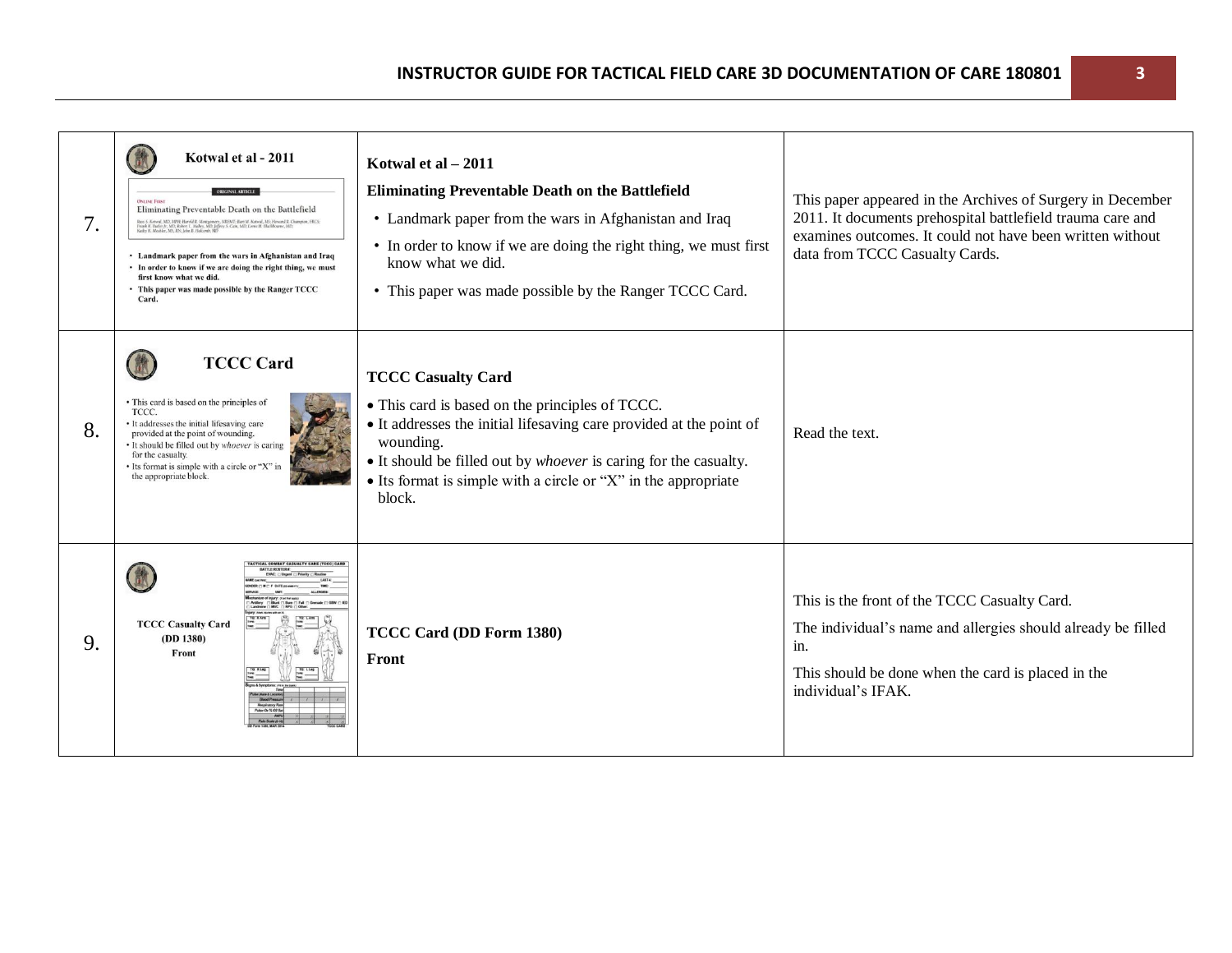| 10. | EVAC: [ Urgent [ Priority<br><b>Bood</b><br>Product<br><b>TCCC Casualty Card</b><br>(DD 1380)<br>Back<br>FIRST RESPONDER<br>NAME Los First<br>DD Form 1386, MAR 2014 (Box<br>LAST &                                                                                                                                       | TCCC Card (DD Form 1380)<br><b>Back</b>                                                                                                                                                                                                                                                                             | And this is the back of the TCCC Card. |
|-----|---------------------------------------------------------------------------------------------------------------------------------------------------------------------------------------------------------------------------------------------------------------------------------------------------------------------------|---------------------------------------------------------------------------------------------------------------------------------------------------------------------------------------------------------------------------------------------------------------------------------------------------------------------|----------------------------------------|
| 11. | <b>Instructions</b><br>• A TCCC Card should be kept in each<br>Individual First Aid Kit.<br>• Use an indelible marker to fill it out.<br>• When used, attach it to the casualty's belt<br>loop, or place it in their upper left sleeve, or<br>the left trouser cargo pocket.<br>• Include as much information as you can. | <b>Instructions</b><br>• A TCCC Card should be kept in each Individual First Aid Kit.<br>• Use an indelible marker to fill it out.<br>• When used, attach it to the casualty's belt loop, or place it in<br>their upper left sleeve, or the left trouser cargo pocket.<br>• Include as much information as you can. | Read the text.                         |
| 12. | <b>Documentation</b><br>• Record each intervention in each category.<br>• If you are not sure what to do, the card will<br>prompt you where to go next.<br>• Simply circle the intervention you<br>performed.<br>• Explain any action you want clarified in the<br>remarks area.                                          | <b>Documentation</b><br>• Record each intervention in each category.<br>• If you are not sure what to do, the card will prompt you where<br>to go next.<br>• Simply circle the intervention you performed.<br>• Explain any action you want clarified in the remarks area.                                          | Read the text.                         |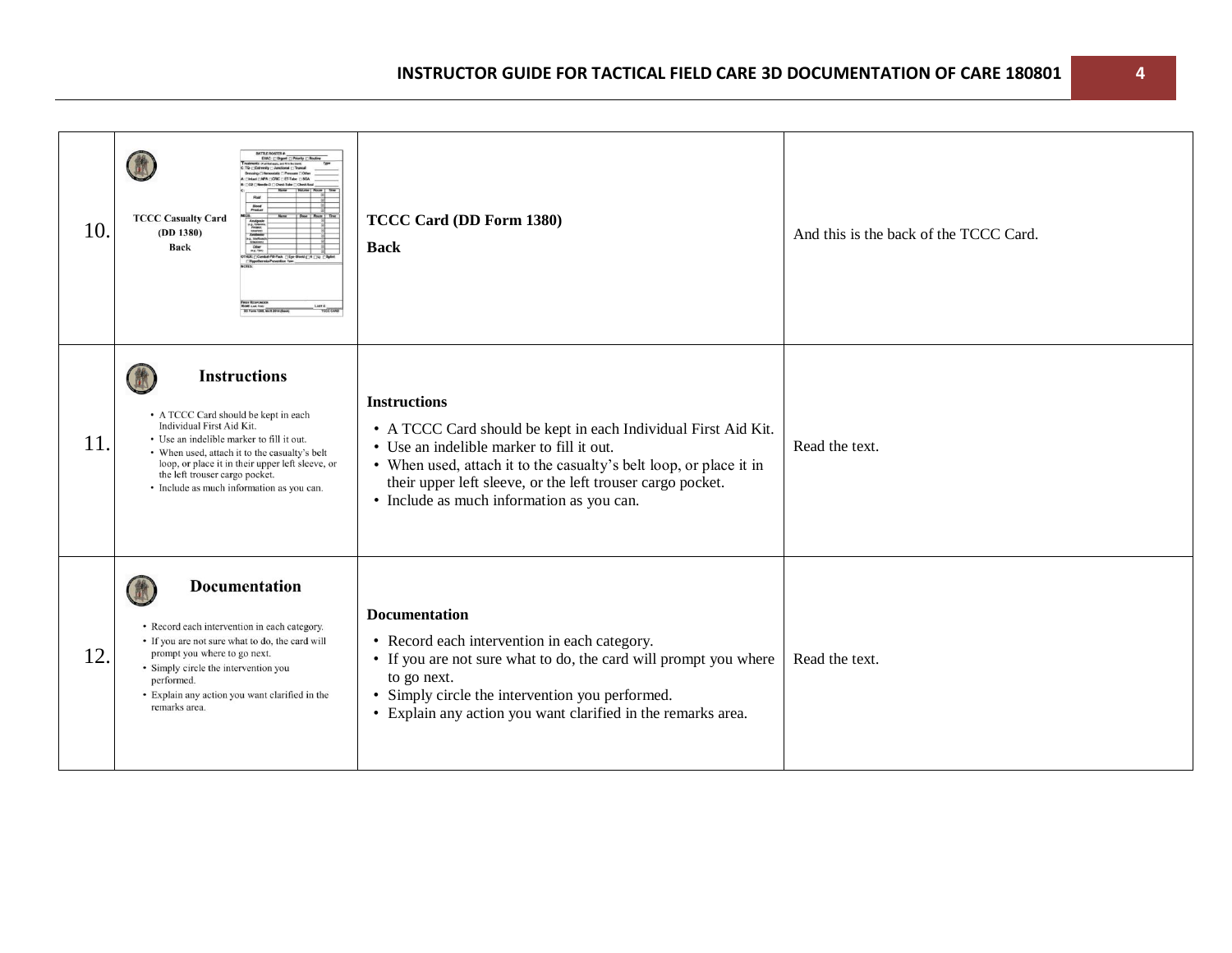| 13. | <b>Documentation</b><br>• The card does not imply that every casualty<br>needs all of these interventions.<br>• You may not be able to perform all of the<br>interventions that the casualty needs.<br>• The next person caring for the casualty can add to<br>the interventions performed.<br>• This card can be filled out in less than two<br>minutes.<br>• It is important that we document the care given to<br>the casualty.                                                                                | Documentation<br>• The card does not imply that every casualty needs all the<br>interventions listed.<br>• You may not be able to perform all the interventions that the<br>casualty needs.<br>• The next person caring for the casualty can add to the<br>interventions performed.<br>• This card can be filled out in less than two minutes.<br>• It is important that we document the care given to the casualty.<br>. You haven't finished caring for your casualty until you have<br>documented his or her care!                                            | Read the text.            |
|-----|-------------------------------------------------------------------------------------------------------------------------------------------------------------------------------------------------------------------------------------------------------------------------------------------------------------------------------------------------------------------------------------------------------------------------------------------------------------------------------------------------------------------|------------------------------------------------------------------------------------------------------------------------------------------------------------------------------------------------------------------------------------------------------------------------------------------------------------------------------------------------------------------------------------------------------------------------------------------------------------------------------------------------------------------------------------------------------------------|---------------------------|
| 14. | <b>TCCC Card Abbreviations</b><br>$\bullet$ DTG = Date-Time Group (e.g. $-1600100$ ct2009)<br>· NBC = Nuclear, Biological, Chemical<br>$\cdot$ TQ = Tourniquet<br>• GSW = Gunshot Wound<br>• MVA = Motor Vehicle Accident<br>• AVPU = Alert, Verbal stimulus, Painful stimulus, Unresponsive<br>• Cric = Cricothyroidotomy<br>• NeedleD = Needle decompression<br>$\bullet$ IV = Intravenous<br>$\cdot$ IO = Intraosseous<br>$\cdot$ NS = Normal Saline<br>$\bullet$ LR = Lactated Ringers<br>$ABX = Antibiotics$ | <b>TCCC Card Abbreviations</b><br>$\bullet$ DTG = Date-Time Group (e.g. $-160010$ Oct2009)<br>• NBC = Nuclear, Biological, Chemical<br>$\bullet$ TQ = Tourniquet<br>$\bullet$ GSW = Gunshot Wound<br>$\bullet$ MVA = Motor Vehicle Accident<br>• AVPU = Alert, Verbal stimulus, Painful stimulus,<br>Unresponsive<br>$\bullet$ Cric = Cricothyroidotomy<br>$\bullet$ NeedleD = Needle decompression<br>$\bullet$ IV = Intravenous<br>$\bullet$ IO = Intraosseous<br>$\cdot$ NS = Normal Saline<br>$\bullet$ LR = Lactated Ringers<br>$\bullet$ ABX = Antibiotics | Review the abbreviations. |
| 15. | <b>TCCC After Action Report</b><br>• This electronic AAR is intended to be completed<br>when the first responder returns to base.<br>• It is more complete than the TCCC Card.<br>• It should be submitted to the Joint Theater Trauma<br>System Director within 72 hours of casualty<br>evacuation.<br>Both the TCCC Card and the TCCC AAR are<br>required for optimal patient care documentation.                                                                                                               | <b>TCCC After Action Report</b><br>• This electronic AAR is intended to be completed when the<br>first responder returns to base.<br>• It is more complete than the TCCC Casualty Card.<br>• It should be submitted to the Joint Theater Trauma System<br>Director within 72 hours of casualty evacuation.<br>• Both the TCCC Casualty Card and the TCCC AAR are<br>required for optimal patient care documentation.                                                                                                                                             | Read the text.            |